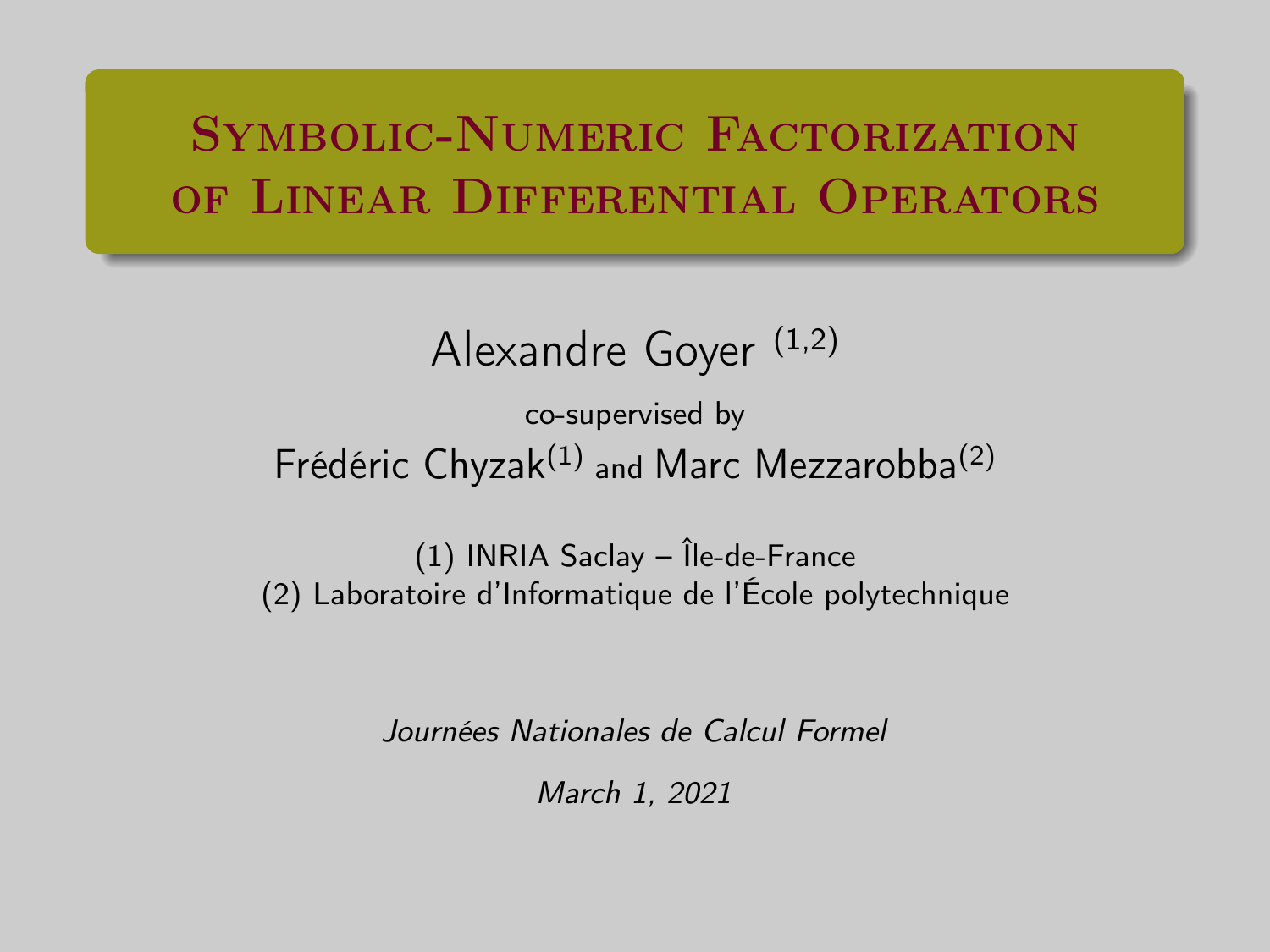### Linear differential operators

Object of study. Assume that  $a_i \in \mathcal{F} := \mathbb{K}(z)$  with  $\mathbb{K} \subset \mathbb{C}$ .  $\mathcal{L}(E): a_n(z) y^{(n)}(z) + \cdots + a_1(z) y'(z) + a_0(z) y(z) = 0$ 

Formalism. y solution of  $(E) \Leftrightarrow L \cdot y = 0$  where

$$
L=a_n\partial^n+\cdots+a_1\partial+a_0\in\mathcal{F}\langle\partial\rangle
$$

is a linear differential operator.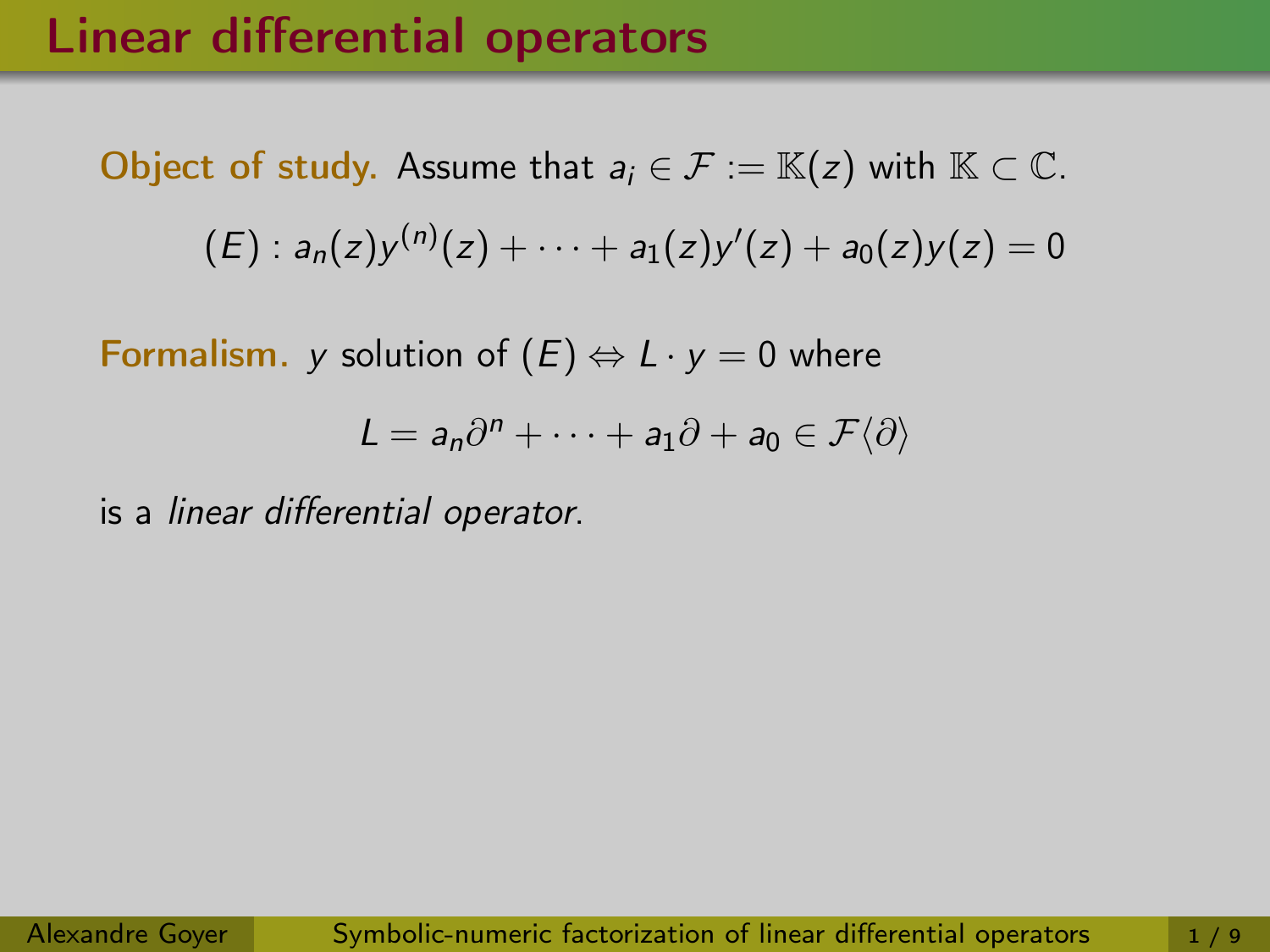### Linear differential operators

Object of study. Assume that  $a_i \in \mathcal{F} := \mathbb{K}(z)$  with  $\mathbb{K} \subset \mathbb{C}$ .  $\mathcal{L}(E): a_n(z) y^{(n)}(z) + \cdots + a_1(z) y'(z) + a_0(z) y(z) = 0$ 

Formalism. y solution of  $(E) \Leftrightarrow L \cdot y = 0$  where

$$
L=a_n\partial^n+\cdots+a_1\partial+a_0\in\mathcal{F}\langle\partial\rangle
$$

is a linear differential operator.

Commutation rule.  $\partial z = z\partial + 1$ (Leibniz:  $(zf)' = zf' + f$ )

Example.  $L = z\partial^2 + (-4z^3 + 5z)\partial + 4z^2 - 5$ and an example of factorization:

$$
z\partial^2 + (-4z^3 + 5z)\partial + 4z^2 - 5 = (\partial - 4z^2 + 5)(z\partial - 1)
$$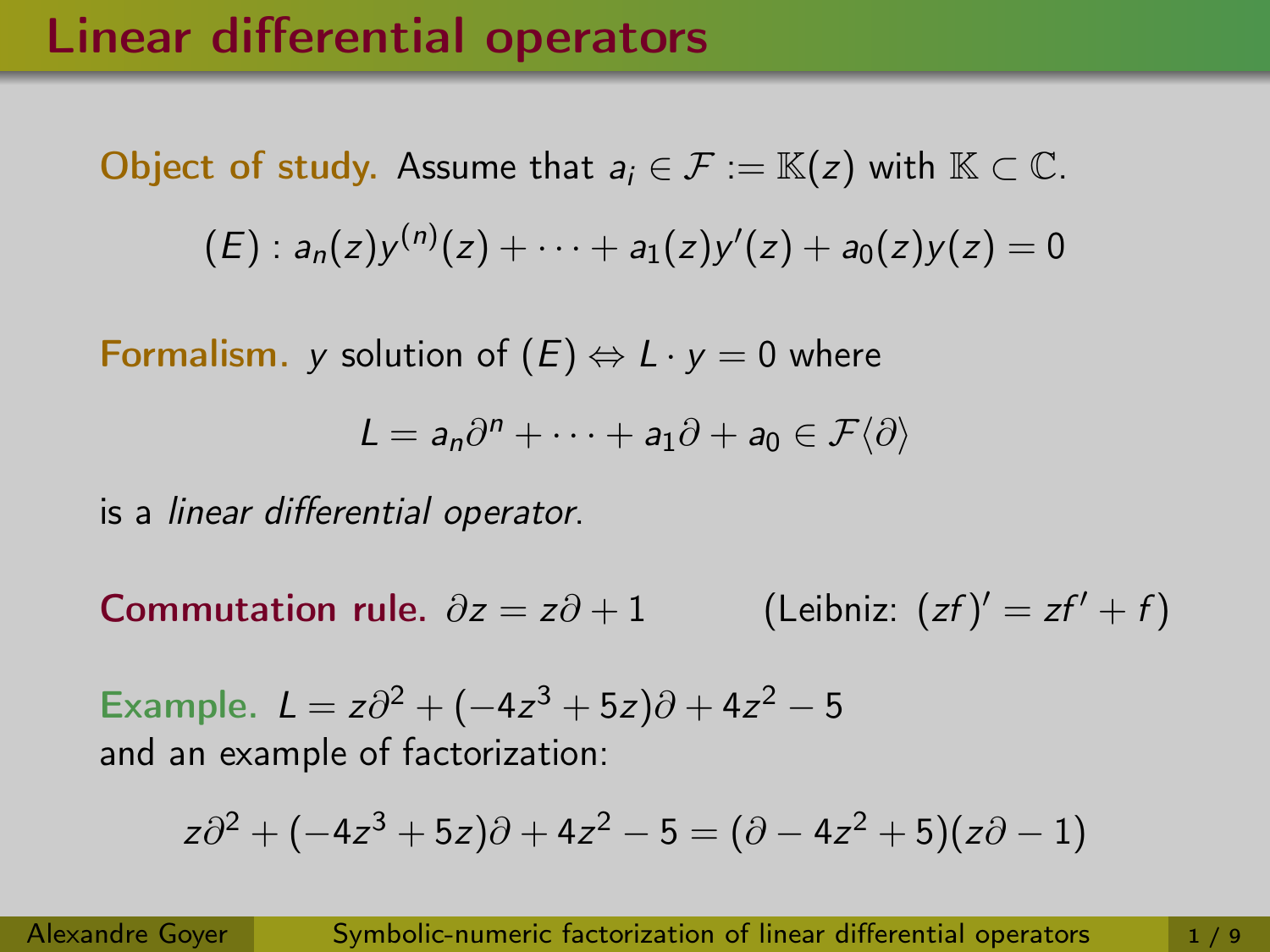### **History**

## Factoring a linear differential operator

- ▶ 1894: Beke (right-hand factor of order 1)
- ▶ 1996: Singer (adaptation of Berlekamp's algorithm)
- ▶ 1997: van Hoeij (algorithm of the type "local  $\rightarrow$  global")

Improvements of Beke's algorithm

- − 1989: Schwarz
- − 1990: Grigor'ev
- − 1994: Bronstein
- − 1996: Tsarev
- ▶ 2004: Cluzeau, van Hoeij (modular algorithm)
- 2007: van der Hoeven (symbolic-numeric algorithm)

### Complexity analysis (bounds on coefficients):

- $\blacktriangleright$  1990: Grigor'ev
- ▶ 2020: Bostan, Rivoal, Salvy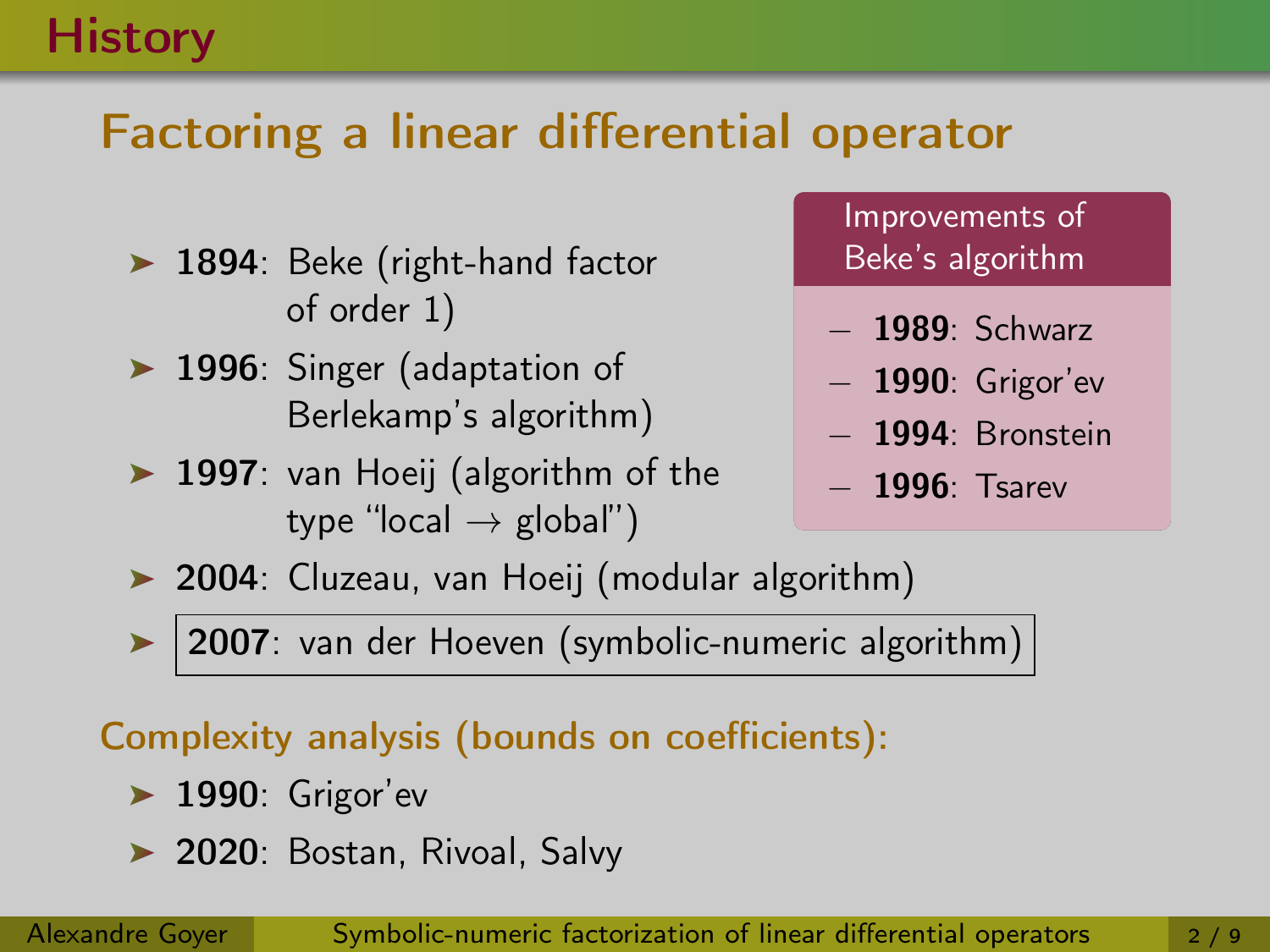## Symbolic-numeric algorithms

# Factorization of a **polynomial**  $P \in \mathbb{O}[X]$  [Lenstra, 1984] 1: compute an approximation  $\tilde{x}$  of a solution  $x \in \mathbb{C}$  (Newton's method) 2: guess the minimal polynomial  $m_x \in \mathbb{Q}[X]$  from  $\tilde{x}$  (LLL algorithm) 3: prove that  $m_x$  divides P (Euclidean division)

Factorization of an operator  $L = a_n \partial^n + \cdots + a_1 \partial + a_0 \in \mathbb{K}[z] \langle \partial \rangle$ 

- 1: compute an approximation  $\tilde{y}$  of a solution  $y \in \mathbb{K}[[z-z_0]]$ (differential equation  $\leftrightarrow$  recurrence relation on coefficients)
- 2: guess the minimal operator  $m_{\nu} \in \mathbb{K}[z]\langle \partial \rangle$  from  $\tilde{y}$

(Hermite-Padé approximants)

3: prove that  $m_v$  divides L (Right-Euclidean division)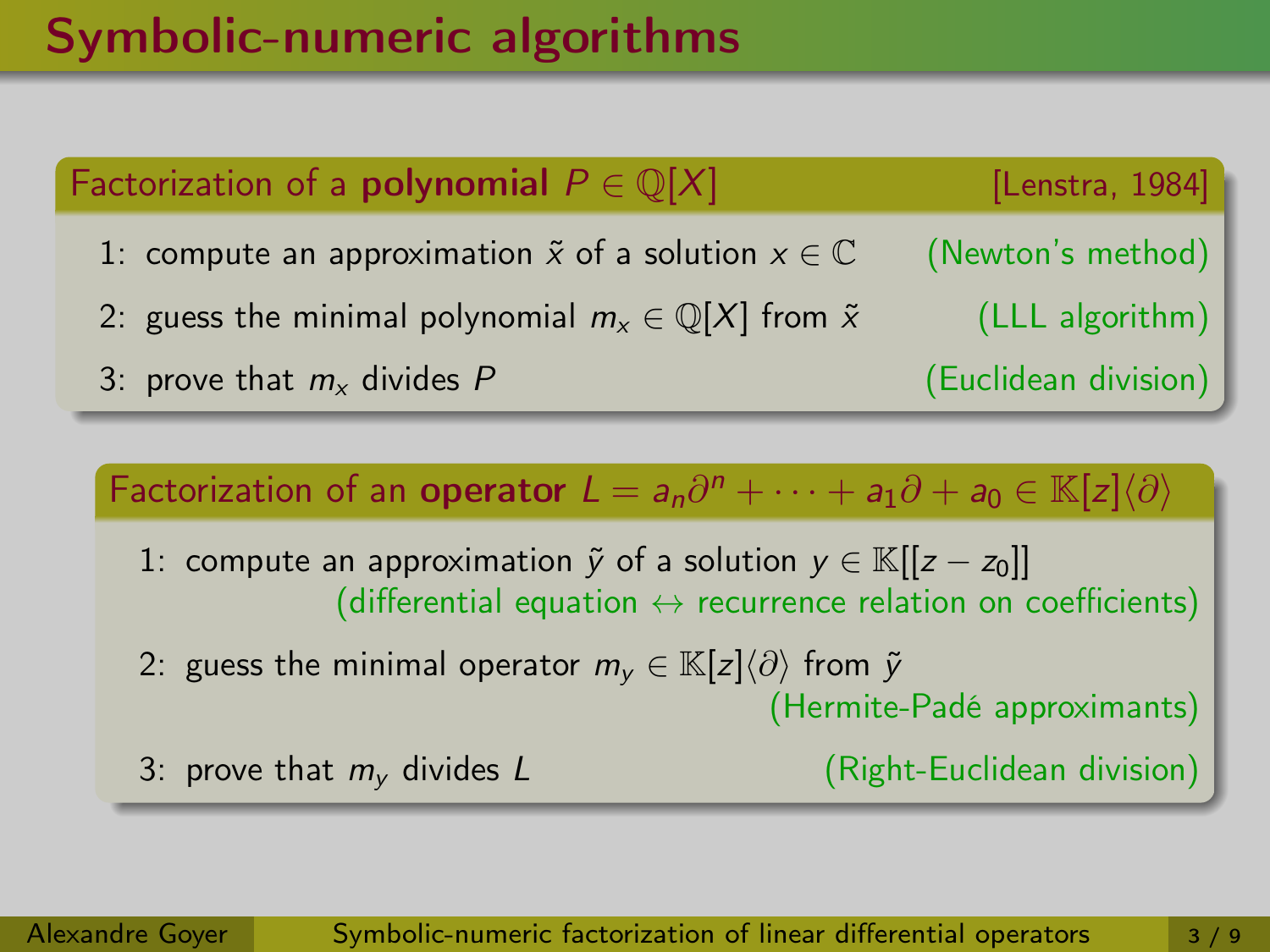## Symbolic-numeric algorithms

# Factorization of a **polynomial**  $P \in \mathbb{Q}[X]$  [Lenstra, 1984] 1: compute an approximation  $\tilde{x}$  of a solution  $x \in \mathbb{C}$  (Newton's method) 2: guess the minimal polynomial  $m_x \in \mathbb{Q}[X]$  from  $\tilde{x}$  (LLL algorithm) 3: prove that  $m_x$  divides P (Euclidean division) Factorization of an operator  $L = a_n \partial^n + \cdots + a_1 \partial + a_0 \in \mathbb{K}[z] \langle \partial \rangle$

1: compute an approximation  $\tilde{y}$  of a solution  $y \in \mathbb{K}[[z-z_0]]$ (differential equation  $\leftrightarrow$  recurrence relation on coefficients) 2: guess the minimal operator  $m_y \in \mathbb{K}[z]\langle \partial \rangle$  from  $\tilde{y}$ (Hermite-Padé approximants) 3: prove that  $m_v$  divides  $L$  (Right-Euclidean division)

 $\blacktriangleright$  if  $\gamma$  is not well-chosen then  $m_\nu = L^{\circ}$   $\odot$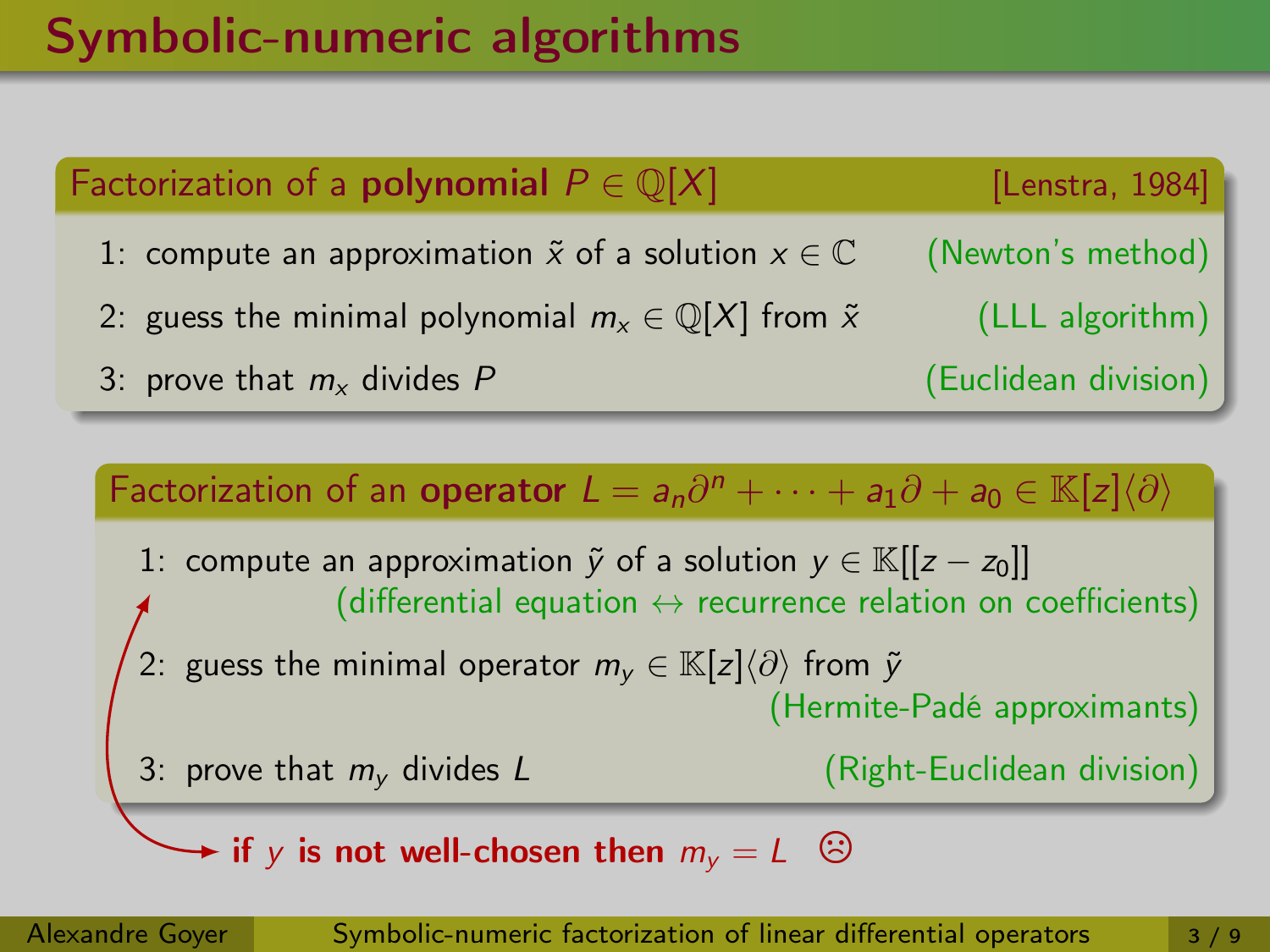## **Differential Galois group** [Singer, van der Put, 2003]



**Theorem.** Gal<sub>diff</sub>(L) is a linear algebraic group.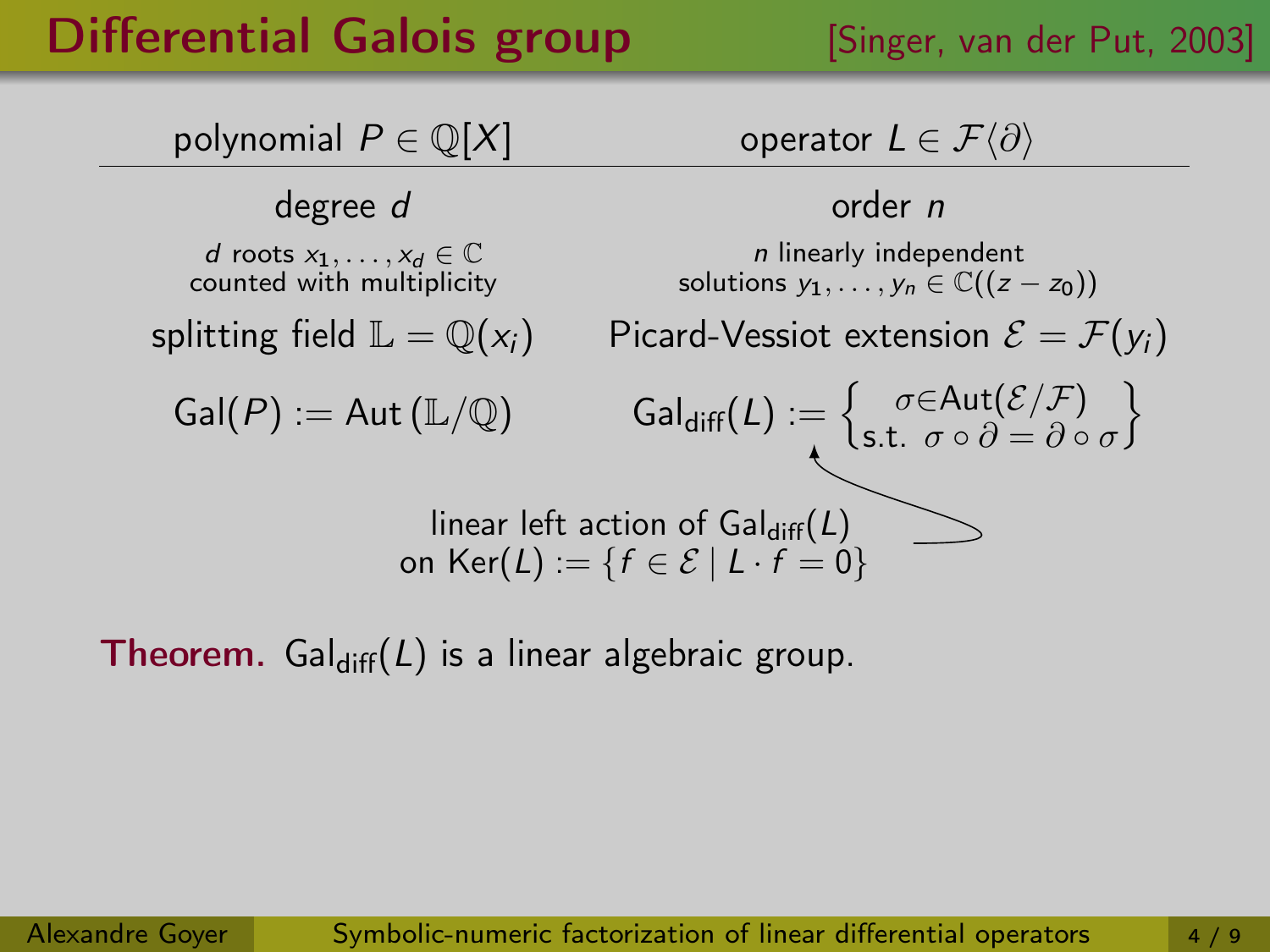## **Differential Galois group** [Singer, van der Put, 2003]



**Theorem.** Gal<sub>diff</sub>(L) is a linear algebraic group.

Proposition. There is a one-to-one correspondance:

$$
L = L_1 L_2 \leftarrow V = \text{Ker}(L_2)
$$

subspaces V invariant under the action of the differential Galois group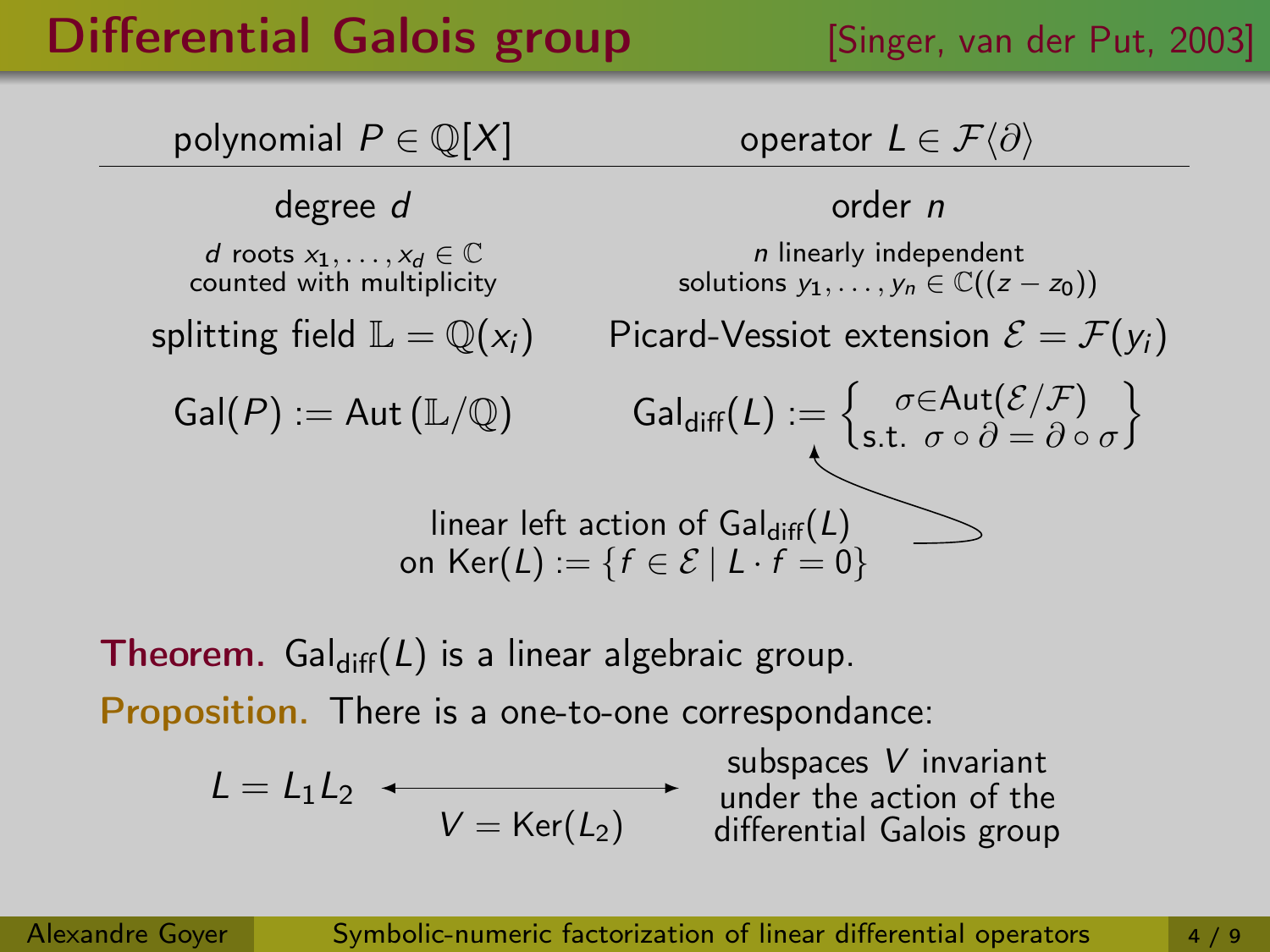Example:  $L = z\partial^2 + \partial$ 

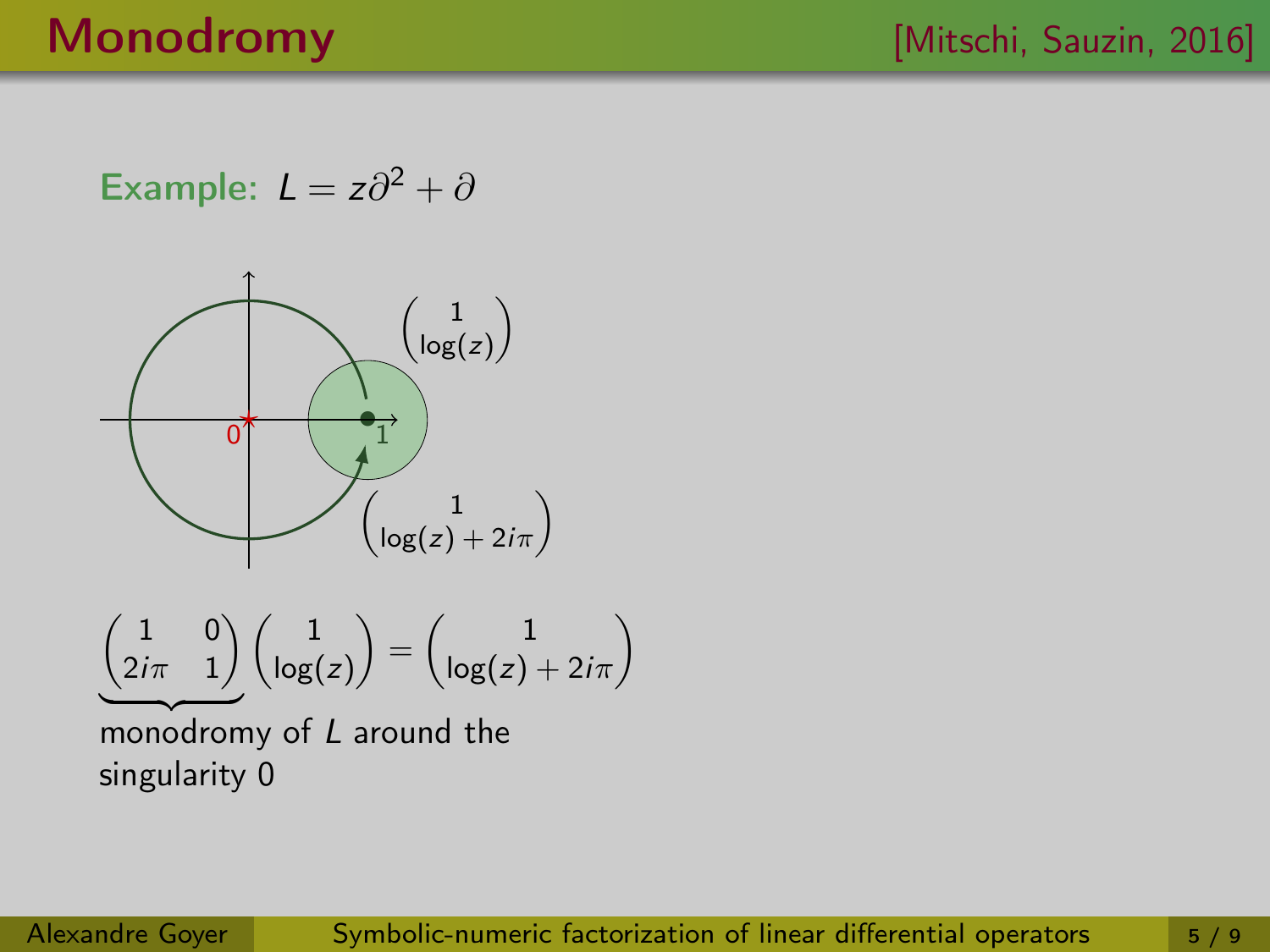Example: 
$$
L = z\partial^2 + \partial
$$



$$
\underbrace{\begin{pmatrix} 1 & 0 \\ 2i\pi & 1 \end{pmatrix}}_{\text{long}} \begin{pmatrix} 1 \\ \log(z) \end{pmatrix} = \begin{pmatrix} 1 \\ \log(z) + 2i\pi \end{pmatrix}
$$

monodromy of L around the singularity 0

Theorem. [Schlesinger, 1885] Let  $L \in \mathcal{F}\langle \partial \rangle$  be a operator. If L is regular then  $Gal_{diff}(L)$  is the Zariski-closure of the group generated by the monodromy matrices of L (with a fixed base-point).

 $\blacktriangleright$  How to check the regularity of L?  $\rightarrow$  Fuchs' Criterion [Fuchs, 1866]

> $\triangleright$  What if L is not regular?  $\rightarrow$  add exponential matrices and Stokes's matrices [Ramis, 1985]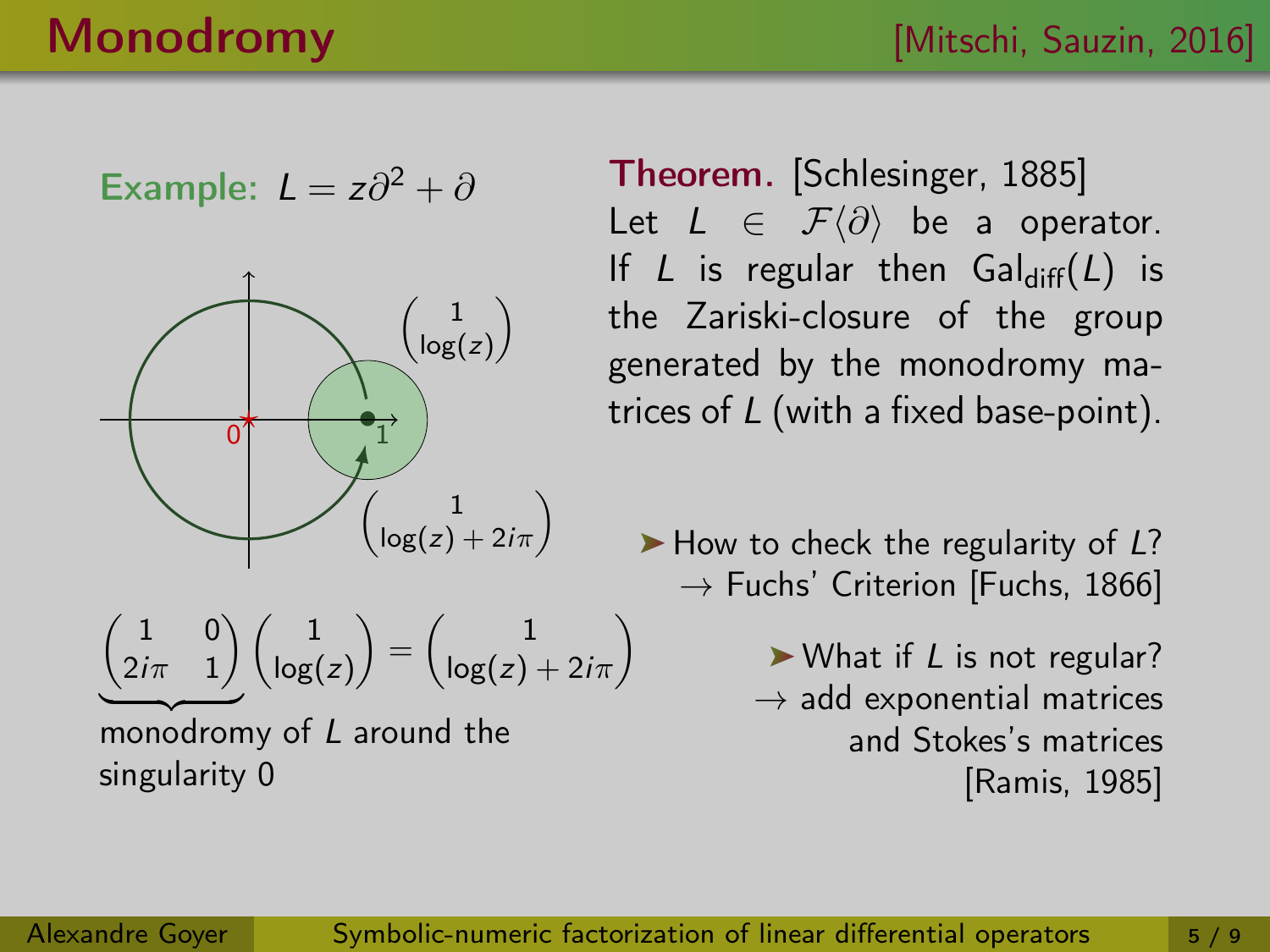## Symbolic-numeric factorization [van der Hoeven, 2007]

Under regularity assumption:

$$
L = L_1 L_2 \quad \longleftarrow \quad \quad V = \text{Ker}(L_2)
$$

subspaces V invariant under the action of the the monodromy matrices

### Algorithm Right  $Factor(L)$

**INPUT:** a regular operator  $L \in \mathcal{F}\langle \partial \rangle$ OUTPUT: a non-trivial right factor  $\in \mathcal{F}\langle\partial\rangle$  of L or Irreducible

- 1: loop
- 2: compute  $M = \{M_1, \ldots, M_r\}$  the monodromy matrices by approximations with rigorous error bounds

3: 
$$
V = \text{Invariant\_Subspace}(\mathcal{M})
$$

- 4: if  $V$  is Fail then increase precision
- 5: else
- $6:$  if V is None then return Irreducible
- 7: else
- 8: guess a candidate operator  $L_2$  from V
- 9: **if**  $L_2$  divides L then return  $L_2$
- 10: **else** increase precision and order of truncature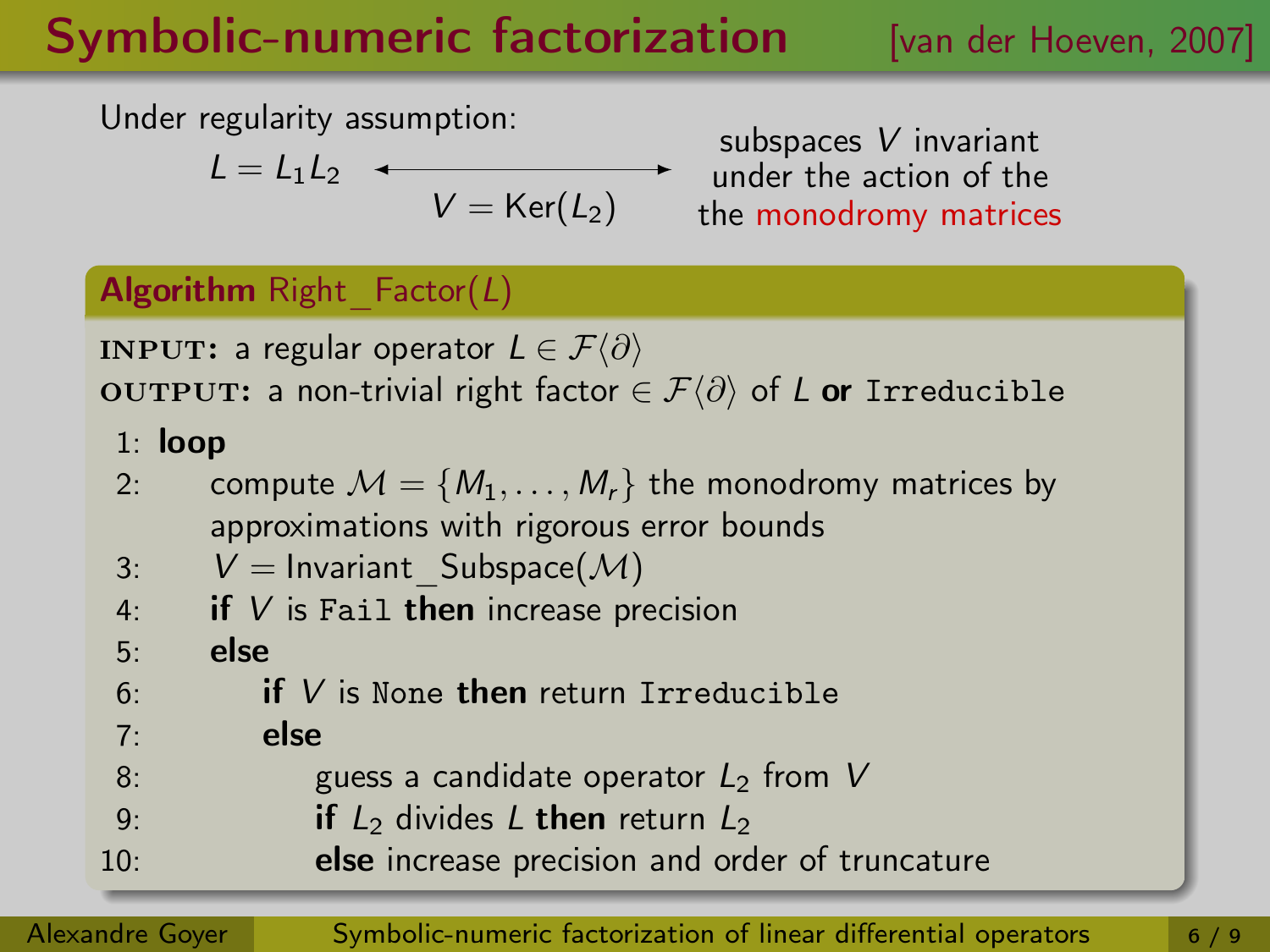## **Invariant subspace of**  $\mathbb{C}^n \simeq \text{Ker}(L)$  [van der Hoeven, 2007]

### **Algorithm** Orbit $(\mathcal{M}, E)$

INPUT: a list  $\mathcal{M} = \{M_1, \ldots, M_r\} \subset \mathsf{Mat}_n(\mathbb{C})$  and  $E \subset \mathbb{C}^n$ OUTPUT: the orbit of E under the action of  $\mathbb{C}[M_1,\ldots,M_r]$ 

### Algorithm Invariant Subspace $(\mathcal{M})$

**INPUT:** a list  $M = \{M_1, \ldots, M_r\} \subset \text{Mat}_n(\mathbb{C})$ 

OUTPUT: a non trivial  $M$ -invariant subspace or None or Fail

- 1: take at random an  $M \in \mathbb{C}[M_1, \ldots, M_r]$
- 2: for each generalized eigenspace E of M do  $\frac{4}{x}$  computation of E can Fail  $\frac{x}{x}$
- 3: if Orbit $(\mathcal{M}, E) \neq \mathbb{C}^n$  then return Orbit $(\mathcal{M}, E)$
- 4: if all the generalized eigenspaces of  $M$  are 1-dimensional then return None 5: else
- 6: take E a generalized eigenspace of M of dimension  $> 1$
- 7: select  $v \in E$  such that  $\operatorname{Orbit}(\mathcal{M}, \{v\}) \neq \mathbb{C}^n$  /\* can Fail (details hidden) \*/
- 8: return Orbit $(M, \{v\})$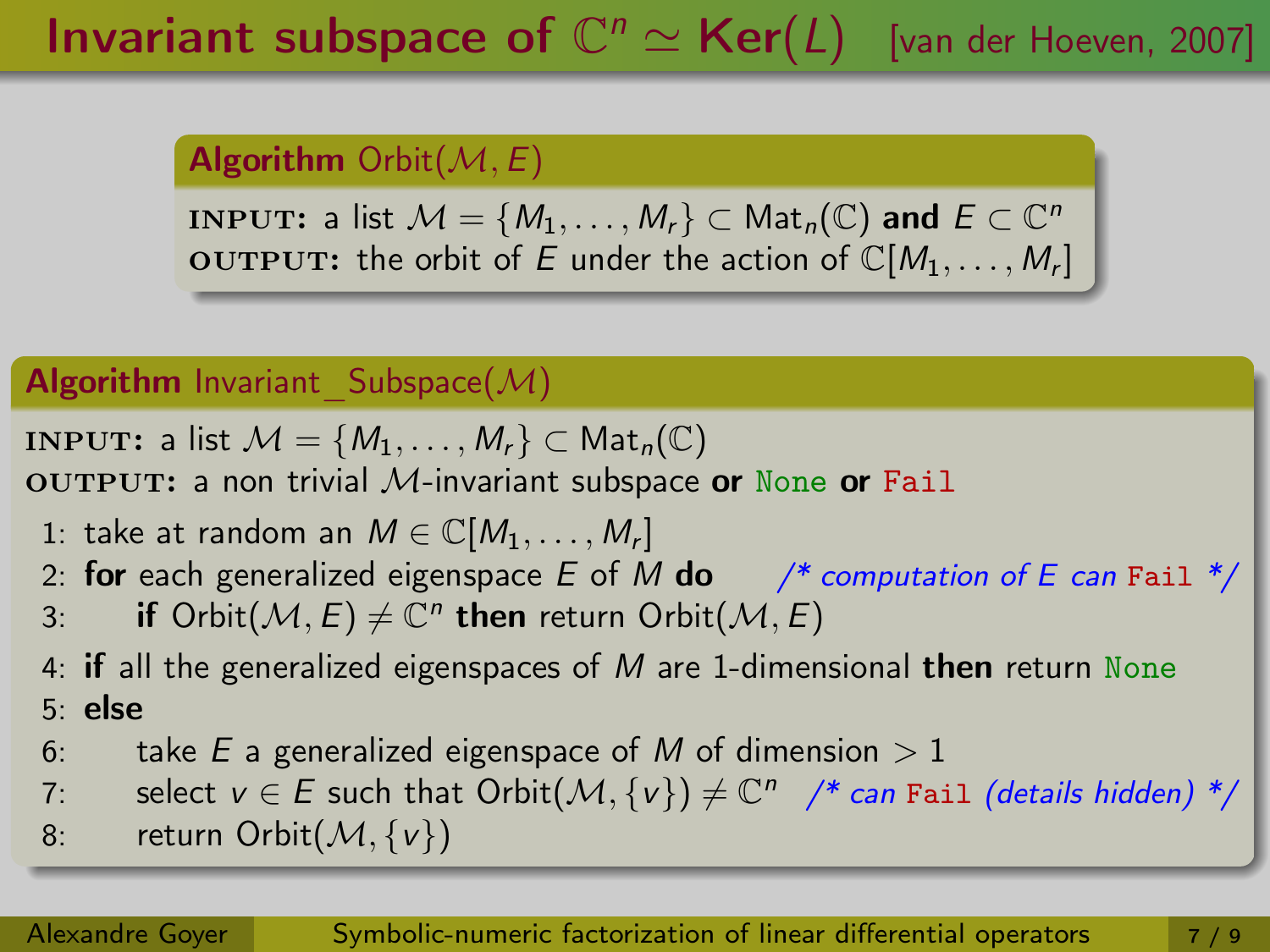### Runtime comparison

| Operator                                  | Order          | van Hoeij<br>(Maple) | my implementation of<br>van der Hoeven<br>(SageMath) |           |
|-------------------------------------------|----------------|----------------------|------------------------------------------------------|-----------|
|                                           |                |                      | total                                                | monodromy |
| L of demo                                 | 5              | 206s                 | 9.34s                                                | 6.19s     |
| $fcc3$ $(*)$                              | 3              | 0.15s                | 0.28s                                                | 0.26s     |
| $fcc4$ $(*)$                              | 4              | 0.76s                | 0.96s                                                | 0.94s     |
| fcc5 $(*)$                                | 6              | 57.7s                | 3.94s                                                | 3.90s     |
| $fcc6$ $(*)$                              | 8              | >4h                  | 37.5s                                                | 37.4s     |
| $P[1,0,0,'xy']$ (**)                      | 3              | 0.16s                | 0.53s                                                | 0.47s     |
| $P[19, 0, 0, 'xy']$ (**)                  | 4              | 4.58s                | 2.73s                                                | 2.36s     |
| $(z2\partial + 3)((z - 3)\partial + 4z5)$ | $\mathfrak{D}$ | >4h                  | 110.9s                                               | 110.8s    |

(\*) <http://koutschan.de/data/fcc1/> (Probabilist walks) (\*\*) <https://specfun.inria.fr/chyzak/ssw/> (Combinatorial walks)

Alexandre Goyer [Symbolic-numeric factorization of linear differential operators](#page-0-0) 8/9